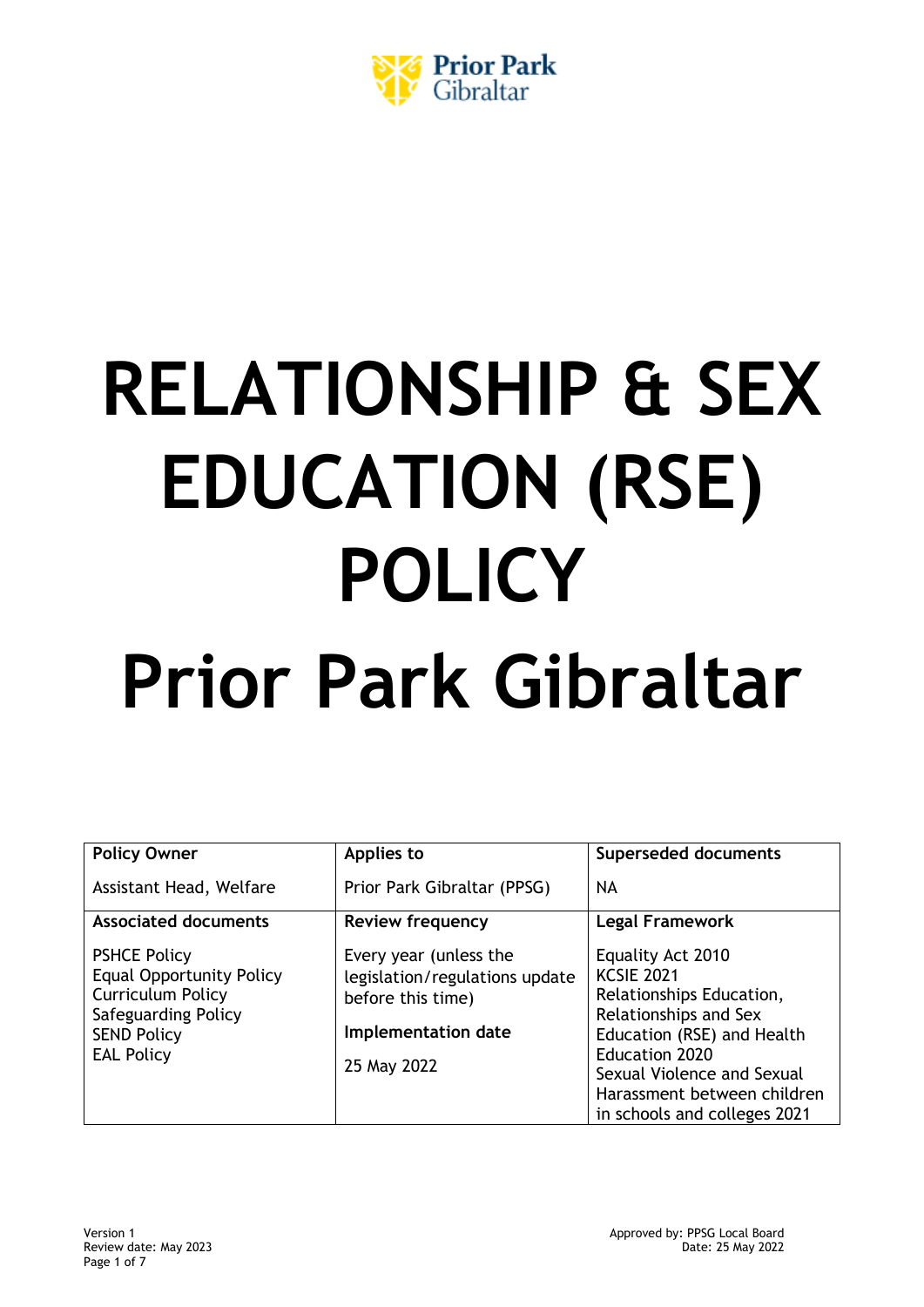

**This policy is reviewed annually, or more regularly as required, prior to approval by Trustees (if applicable)**

| Last reviewed by:            | Assistant Head Welfare (Ms Danni Perry) and<br>Head (Mr Peter Watts) |
|------------------------------|----------------------------------------------------------------------|
| Date last reviewed:          | April 2022                                                           |
| <b>Approved by Trustees:</b> | <b>PPSG Local Board</b>                                              |
| Date last approved:          | 25 May 2022                                                          |
| Date for next approval:      | <b>May 2023</b>                                                      |

### **1. Introduction**

Prior Park Schools (PPS) comprises three schools. Two of those schools, Prior Park College (PPC) and The Paragon School (TP) are incorporated in England as Prior Park Educational Trust Ltd. The third school, Prior Park School Gibraltar (PPSG), is incorporated in Gibraltar as Prior Park School Ltd. Both are companies limited by guarantee and registered charities.

### **2. Policy Aims**

This policy is intended to give clarity about our expectations and to promote the welfare of all Students and to protect them from discrimination and harassment as per the protected characterises as listed in section 4 of the Equality Act 2010:

- a. Age
- b. Disability
- c. Gender reassignment
- d. Marriage and civil partnership
- e. Pregnancy and Maternity
- f. Race
- g. Religion or belief
- h. Sex
- i. Sexual Orientation

We aim to promote tolerance and acceptance of the diversity essential to a successful community. We aim to promote attitudes that will allow people to function well in the school and in the wider community. This is supported by work in Houses, in Tutor groups, through taught PSCHE and through school and sectional assemblies, all seeking to foster positive and thoughtful behaviour.

This policy is written in consultation with Staff, Trustees, Students, and their Parents/Guardians.

This policy is written with due regard to the Equality Act 2010, KCSIE, SEND Code of Practice: 0- 25 years and the DfE's advice and guidance on schools: Relationships Education, Relationships and Sex Education (RSE) and Health Education (England) Regulations 2021.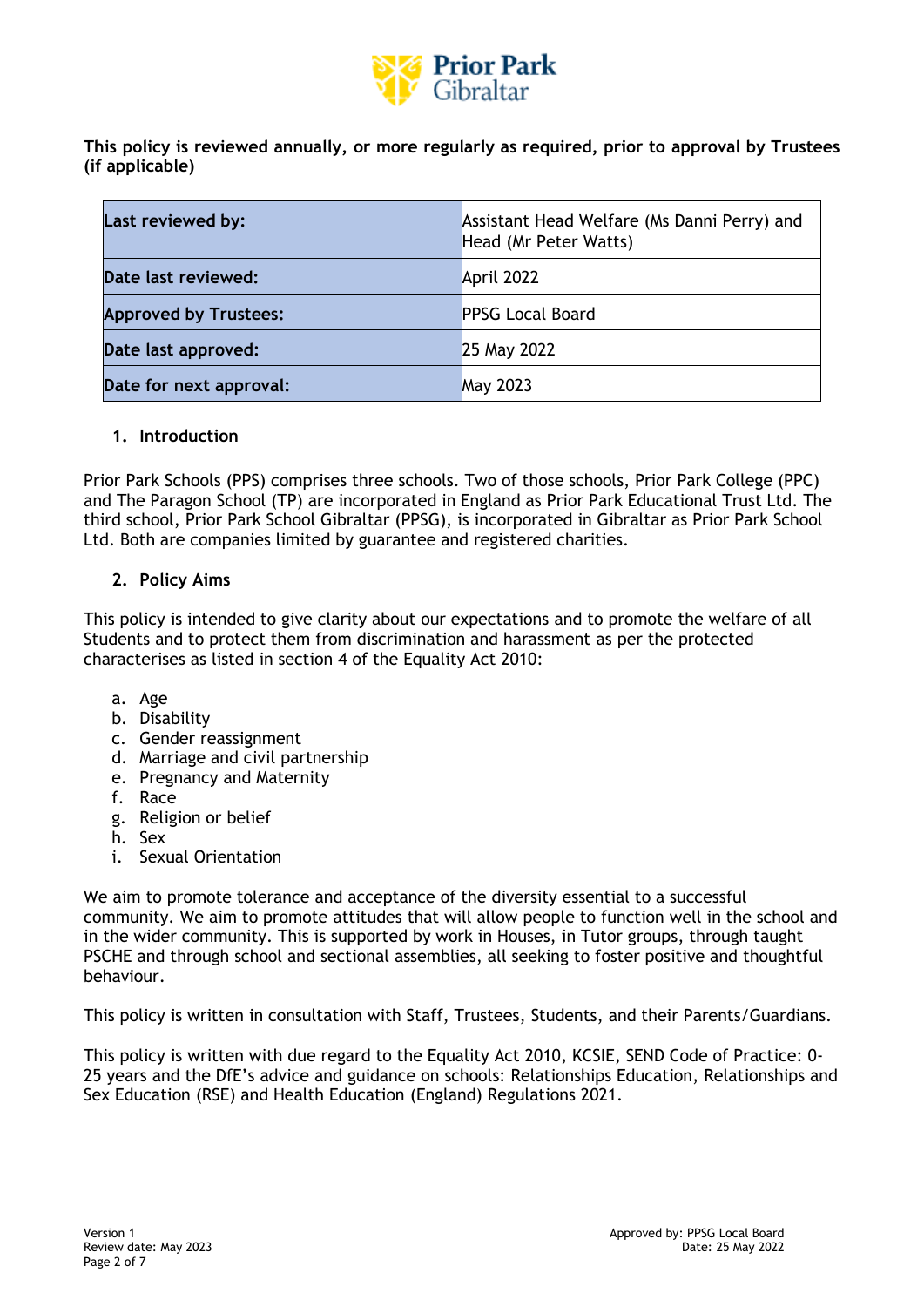

# **3. Relationship and Sex Education**

It is vital that at Prior Park Gibraltar we prepare all our students for life in the modern world. Our school, along with our parents and guardians, has a critical role to play in helping to shape rounded, resilient young people that can face the challenges of the modern world with confidence, whilst ensuring they have an appreciation of Catholic moral and spiritual teachings to complement their studies and their own spiritual journeys. The approach seeks to ensure that all our young people can discuss some of life's most sensitive issues, understand the importance of their own health and others, whilst building resilience and other vital life skills. As a school we invest in the Ten:Ten 'Life to The Full' curriculum, an award winning Catholic RSE programme.

Key Christian values that underpin our RSE curriculum include the following:

- A strong belief that all are made by God and in the image of God.
- A desire to recognise the worth and inherent dignity of all human beings.
- A deep-seated respect for self and others as the foundation upon which all relationships are built.

### **4. Intention**

Good PSHCE education which delivers age-appropriate Relationship and Sex education (RSE) will provide our young people with both the knowledge and skills to manage their lives, stay safe, make the right decisions, and thrive as individuals and members of society.

We hope to empower them spiritually and emotionally to consider the impact that such actions will have on their future lives. Good RSE never seeks to promote promiscuity or sexual behaviour but seeks to promote respect, love and understanding as well as challenge misconceptions.

The main outcomes of the programme are:

- To address the needs and concerns of students in sexuality so that they might grow spiritually and morally and recognise that they are loved by God.
- To facilitate in the students the development of self-love and self-worth as creatures made in the image and likeness of God.
- To develop an understanding of the emotional, moral, spiritual, social, and personal aspects of human sexuality.
- To enable students to consider critically the values of the modern world about human sexuality.
- To impart full knowledge and understanding of the details of puberty and human procreation in their physical as well as emotional, spiritual, and moral aspects: to be aware of their attitudes and values and have a sense of responsibility for themselves and others.
- To consider issues associated with sexuality such as contraception and abortion; to enable students to understand the Church's teaching in this area and to be able to articulate and critically evaluate their own views in the light of such teaching.
- To give knowledge of all sexually transmitted diseases including HIV/AIDS.
- To enable students to discern and make choices in the light of the teaching of the Church.
- To enable students to understand Marriage as a sign of God's covenant relationship with us.
- To bring about a deeper appreciation of the importance and values of the family life, while appreciating the varied forms the family can take in the modern world.
- To be aware of the joys, problems, and difficulties in marriage, such as adultery and divorce.
- To consider sexuality and gender.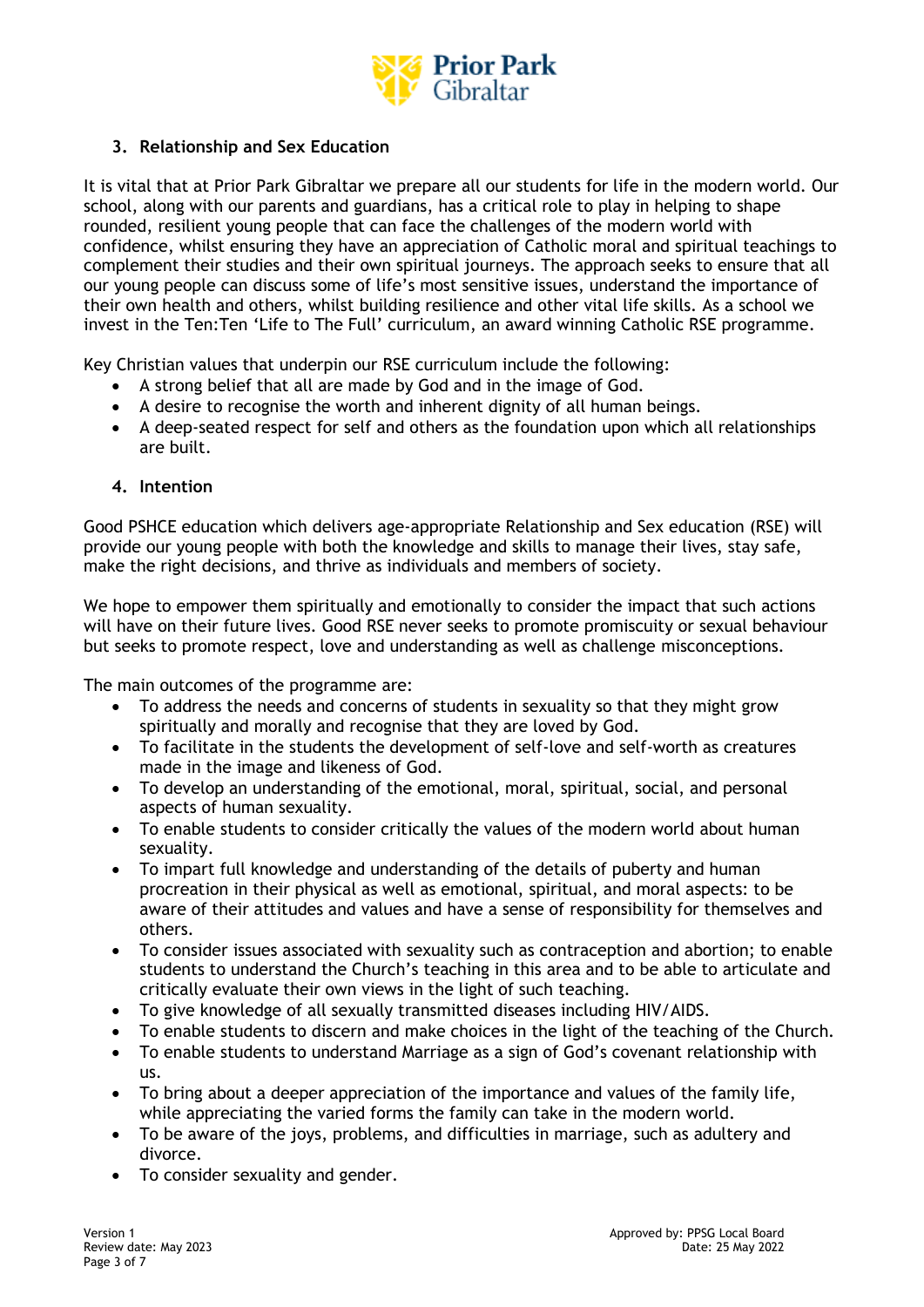

# **5. Content**

Our RSE programme at Prior Park Gibraltar is holistic and is taught not only in PSHCE lessons, but in Biology, Religious Studies and in other contexts across the curriculum as and when such themes arise. It will also form part of dedicated enhancement events or during specialist lectures.

It will draw upon the statutory government guidance on Relationships Education, Relationships and Sex Education (RSE) and Health Education 2020.

### • **Overview of course content in relation to RSE**

| Year           | What we teach                                                                                                                                                          |
|----------------|------------------------------------------------------------------------------------------------------------------------------------------------------------------------|
| $\overline{7}$ | Students will learn that they are a completely unique person, and that, body, and<br>$\bullet$<br>soul, they are created and loved by God.                             |
|                | Students will learn that puberty involves physical, emotional, and sexual                                                                                              |
|                | development. Whilst this might feel daunting, they will learn that puberty is God's                                                                                    |
|                | plan for them, and He is with them throughout it all.                                                                                                                  |
|                | Students will learn about self-esteem: what contributes to it, how it can affect their<br>lives and how to increase it.                                                |
|                | Students will learn about sexual intercourse as more than just a physical act, but a                                                                                   |
|                | gift from God for married couples as His plan for how babies are made.                                                                                                 |
|                | Students will learn about different types of friendship and family structure and                                                                                       |
|                | discuss how better to manage their behaviour through consideration of thoughts,                                                                                        |
|                | feelings, and actions.<br>Students will learn that they have online 'lives' that they need to take steps to                                                            |
|                | safeguard, just as they do in real life.                                                                                                                               |
|                | Students will learn the effects of their actions on others and understand the concept                                                                                  |
|                | of social responsibility.                                                                                                                                              |
| 8              | Students will learn what makes them scientifically unique, and that our deepest need<br>$\bullet$                                                                      |
|                | is to love and be loved.                                                                                                                                               |
|                | Students will learn about some of the ways in which people may choose to articulate                                                                                    |
|                | their identity, including gender and sexual identity.                                                                                                                  |
|                | Students will learn that an increase in hormone production during puberty leads to<br>physical and psychological changes, including sexual attraction, and methods for |
|                | managing the feelings involved with these.<br>Students will learn what happens during the different stages of pregnancy, the                                           |
|                | importance of pre-natal care and the emotional, real-life impact of pregnancies                                                                                        |
|                | carried to full term and otherwise.                                                                                                                                    |
|                | Students will learn the meaning of terms such as 'prejudice', 'discrimination',                                                                                        |
|                | 'Protected Characteristics', 'tolerance', 'kindness' and 'forgiveness' and consider                                                                                    |
|                | what these looks like in real terms.                                                                                                                                   |
|                | Students will learn about the consequences of sharing images of a sexual nature, how                                                                                   |
|                | to resist pressure to do this, and the importance of setting rules to keep themselves                                                                                  |
|                | safe online.                                                                                                                                                           |
|                | Students will learn from history that prejudice can grow into discrimination without<br>the courage of upstanders, and that we all can all, through our language and   |
|                | behaviour, play a part in dismantling prejudice at its root.                                                                                                           |
| 9              | Students will consider their desire to love and be loved, and learn about God's plan                                                                                   |
|                | for romantic love, sexual attraction, and intimacy.                                                                                                                    |
|                | Students will learn about objectification, and consider the negative impact of casual                                                                                  |
|                | sex, pornography, and masturbation.                                                                                                                                    |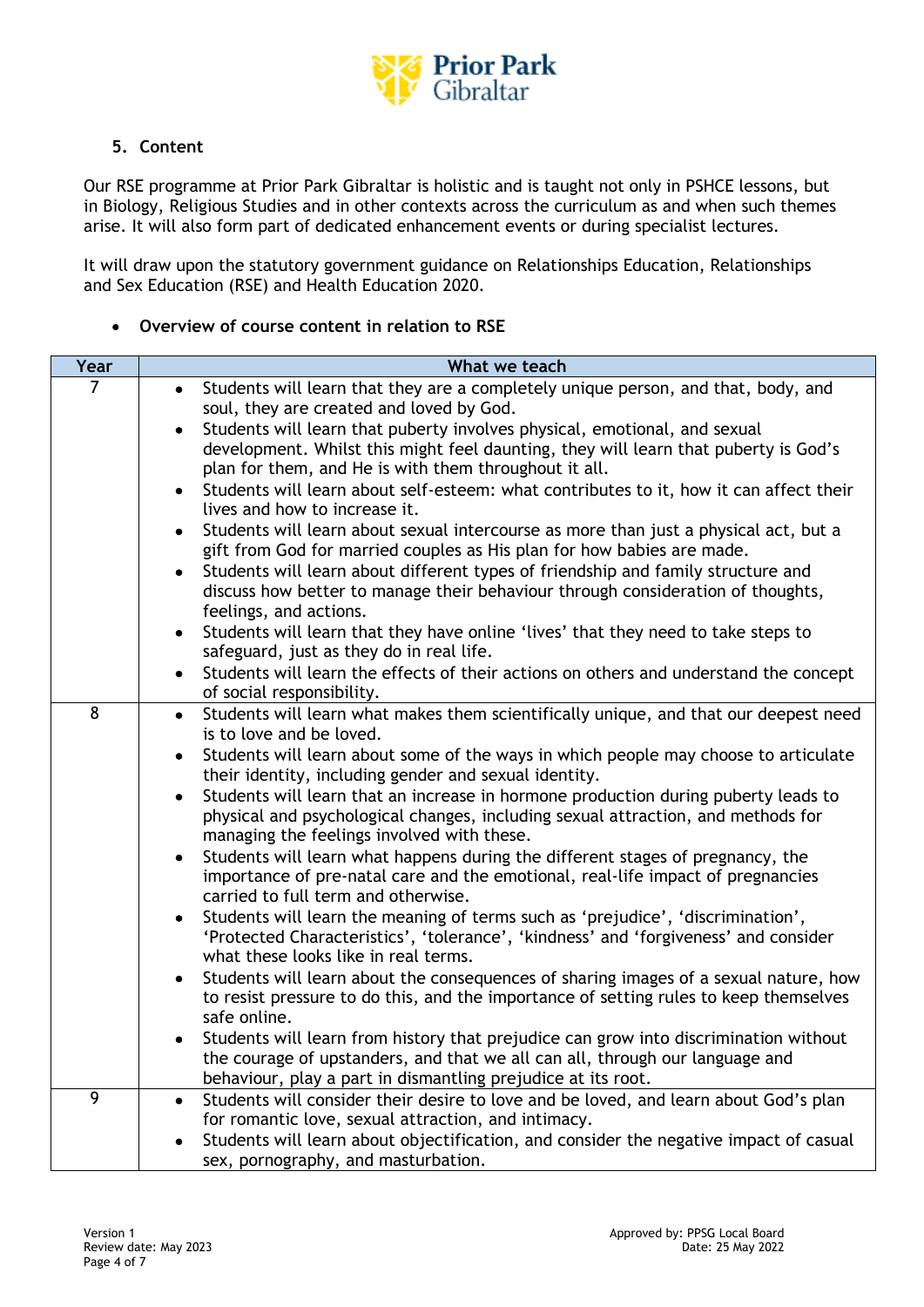

|                 | • Students will learn about love and lust, shame and regret and delaying sexual                                                                                            |
|-----------------|----------------------------------------------------------------------------------------------------------------------------------------------------------------------------|
|                 | intimacy: all with a view to making wise, informed, and mindful choices.                                                                                                   |
|                 | Students will learn about methods for managing conception and discuss how they<br>$\bullet$                                                                                |
|                 | uphold or contravene God's plan for sex                                                                                                                                    |
|                 | Students will learn about different types of committed relationships and consider<br>$\bullet$<br>what relationships they would like in the future.                        |
|                 | Students will learn that consent is not just gaining permission for something but<br>choosing to honour and respect one another as persons with innate dignity.            |
|                 | Students will learn about physical consent, sexual exploitation, and human rights.                                                                                         |
| 10              | Students will learn about the objective reality of sex, and how this might impact<br>$\bullet$                                                                             |
|                 | people's decisions around relationships, including their own hopes and wishes for the                                                                                      |
|                 | future.                                                                                                                                                                    |
|                 | Students will learn about different experiences of body shame, explore notions of                                                                                          |
|                 | 'dignity' and 'modesty' in relation to the body and consider that our bodies are good,                                                                                     |
|                 | as part of our unique, inseparable combination of body and soul.                                                                                                           |
|                 | Students will learn the meaning of the terms 'beliefs', 'values' and 'attitudes', how<br>$\bullet$                                                                         |
|                 | crucial they are in shaping our choices and that we should interrogate them regularly                                                                                      |
|                 | to ensure we are living the way we intend.                                                                                                                                 |
|                 | Students will learn about the 1959 Declaration of the Rights of the Child and how                                                                                          |
|                 | these impacts on legal Parental Responsibility, as well as considering the emotional                                                                                       |
|                 | and practical commitment that being a parent entail.<br>Students will learn about the stages of life in the womb, abortion methods and<br>$\bullet$                        |
|                 | legality, and sex as so often being divorced from the possibility of parenthood.                                                                                           |
|                 | Students will learn about the four main types of abuse, how to look out for danger                                                                                         |
|                 | signs, resist pressure, access support and know that abuse is never the victim's fault                                                                                     |
|                 | Students will learn with compassion about FGM, human trafficking, honour-based                                                                                             |
|                 | violence and about Pope Francis' concept of 'an integral ecology'. Students will learn                                                                                     |
|                 | that how they act on their beliefs, values and attitudes will influence the world                                                                                          |
|                 | around them, for good or bad.                                                                                                                                              |
| 11, 12 $\theta$ | Self-Worth                                                                                                                                                                 |
| 13              | How formative experiences can shape a person's beliefs, values, and attitudes<br>$\bullet$                                                                                 |
|                 | How a person's faith and belief that they are created and loved by God can positively<br>$\bullet$                                                                         |
|                 | influence the way they respect themselves and others<br><b>Addiction</b>                                                                                                   |
|                 | How addiction can affect a person's life                                                                                                                                   |
|                 | Statistics about drugs and addiction                                                                                                                                       |
|                 | Strategies to resist/overcome the pull of short-term highs                                                                                                                 |
|                 | <b>Birth Control</b>                                                                                                                                                       |
|                 | • Consider the counter-cultural idea of saving sex for marriage                                                                                                            |
|                 | • Learn more about fertility and contraception                                                                                                                             |
|                 | Learn about Natural Family Planning and why it is the method of managing fertility                                                                                         |
|                 | that the Church supports                                                                                                                                                   |
|                 | Understand the Church teaching on how love, sex and procreation are intrinsically                                                                                          |
|                 | linked                                                                                                                                                                     |
|                 | <b>Eating Disorders</b>                                                                                                                                                    |
|                 | How pressure, stress and anxiety can contribute to poor emotional health<br>$\bullet$                                                                                      |
|                 | That poor emotional health can manifest in different ways, including eating disorders<br>$\bullet$                                                                         |
|                 | The importance of talking about difficulties, their own and those of others<br>$\bullet$<br>What a reducing self-criticism and practicing gratitude can improve mental and |
|                 | $\bullet$<br>emotional well-being                                                                                                                                          |
|                 |                                                                                                                                                                            |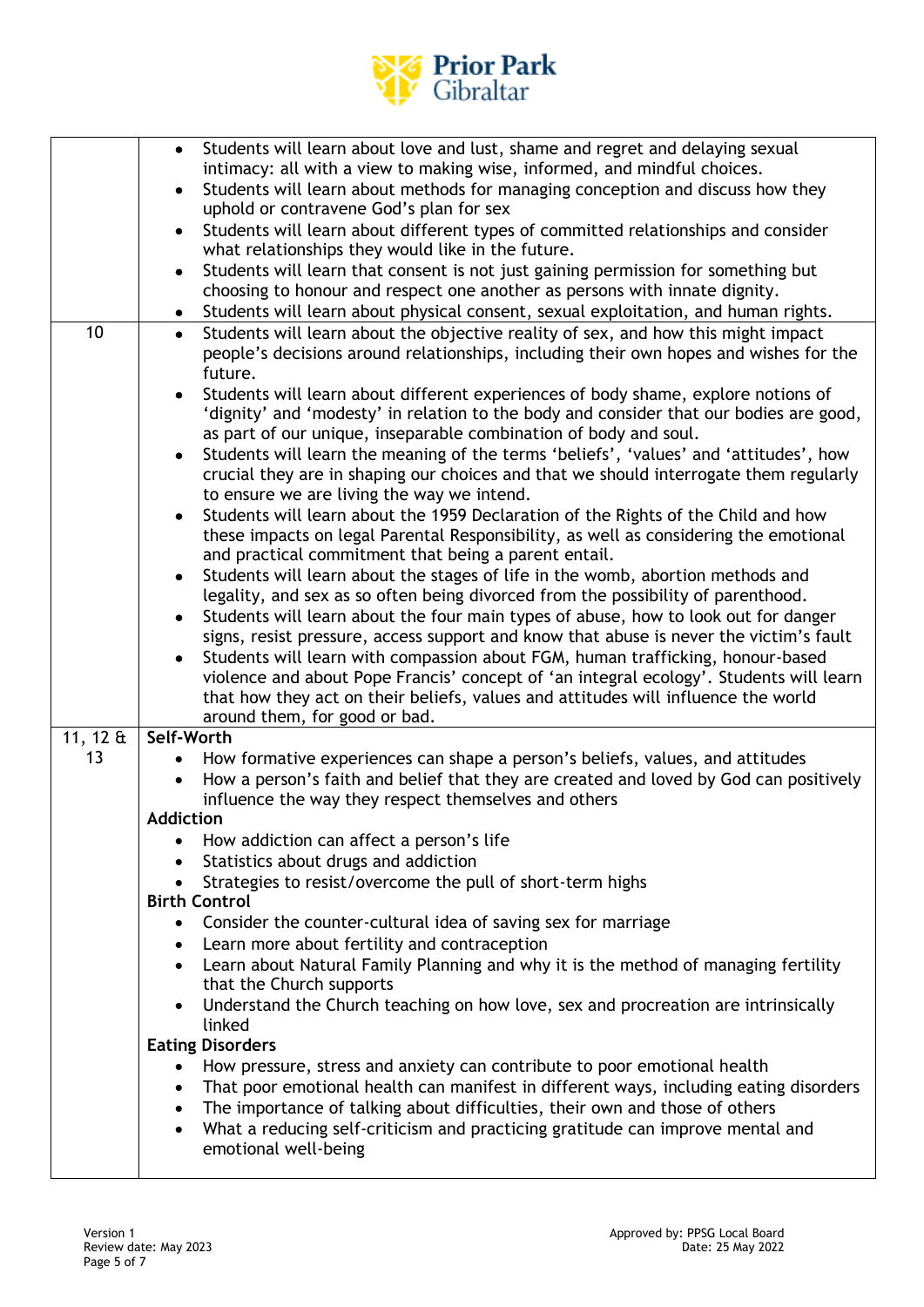

| Pornography                                                                                                       |  |  |
|-------------------------------------------------------------------------------------------------------------------|--|--|
| • That sexual desire is a positive thing that draws us to truth and beauty.                                       |  |  |
| Facts and figures about the porn industry<br>$\bullet$                                                            |  |  |
| That amongst many other things, porn:<br>$\bullet$                                                                |  |  |
| - Gives unrealistic expectations and unhealthy sex education                                                      |  |  |
| - Harms relationships by fostering selfishness and self-satisfaction                                              |  |  |
| - Is often linked to masturbation and can be highly addictive                                                     |  |  |
| STI's                                                                                                             |  |  |
| • How upbringing and peer pressure might have an impact on our choices                                            |  |  |
| Facts and figures about Sexually Transmitted Infections, and the responsibility of<br>$\bullet$<br>getting tested |  |  |
| The emotional/psychological impacts of (regularly) engaging in casual sex<br>$\bullet$                            |  |  |
| How recognising our true value can bring freedom                                                                  |  |  |
| <b>Coercive Control</b>                                                                                           |  |  |
| • The many forms of coercive control                                                                              |  |  |
| Why victims might find it hard to leave abusive relationships                                                     |  |  |
| Victim-blaming and other societal attitudes towards misogyny and sexual violence<br>$\bullet$                     |  |  |
| (including rape)                                                                                                  |  |  |
| • The qualities of a truly respectful, healthy relationship                                                       |  |  |
| Support avenues available to them                                                                                 |  |  |

### **6. Roles and Responsibilities**

The best Relationship and Sex education comes from the home, and we encourage parents to actively engage in conversations with their children as and when questions or concerns arise. Parental support and input are an invaluable tool and must not be underestimated. We would also encourage parents to familiarise themselves with the content of our RSE programme to enable them to be prepared for such questions and discussions.

RSE is taught by Prior Park Gibraltar's teaching staff. It is the school's responsibility to ensure that all teachers delivering RSE are adequately trained; such training may form part of dedicated CPD time or specialist workshops.

## **7. Confidentiality**

Students are informed that 100% confidentiality cannot be assured. For suspected Child Protection and Safeguarding concerns, the relevant school procedures are followed.

### **8. Monitoring and Evaluation**

Our Trustees have the ultimate responsibility to ensure that the RSE programme we deliver, in consultation with teaching staff, the chaplain, parents etc, that it is age appropriate and in keeping with the teachings of the Catholic Church and the ethos of our school. Trustees will ensure that the resources and programme are monitored periodically.

Teachers, the PSHCE Co-coordinator, Assistant Head Welfare, Deputy Head and the Head will undertake informal evaluation of the programme. The policy will be reviewed annually, unless a more immediate review is needed in response to any new guidance or school-wide concerns.

Student feedback on the programme will be taken regularly and the PSHCE coordinator will also liaise closely with staff delivering the programme to assess the effectiveness of lessons and resources. The programme will periodically be altered and amended considering such feedback.